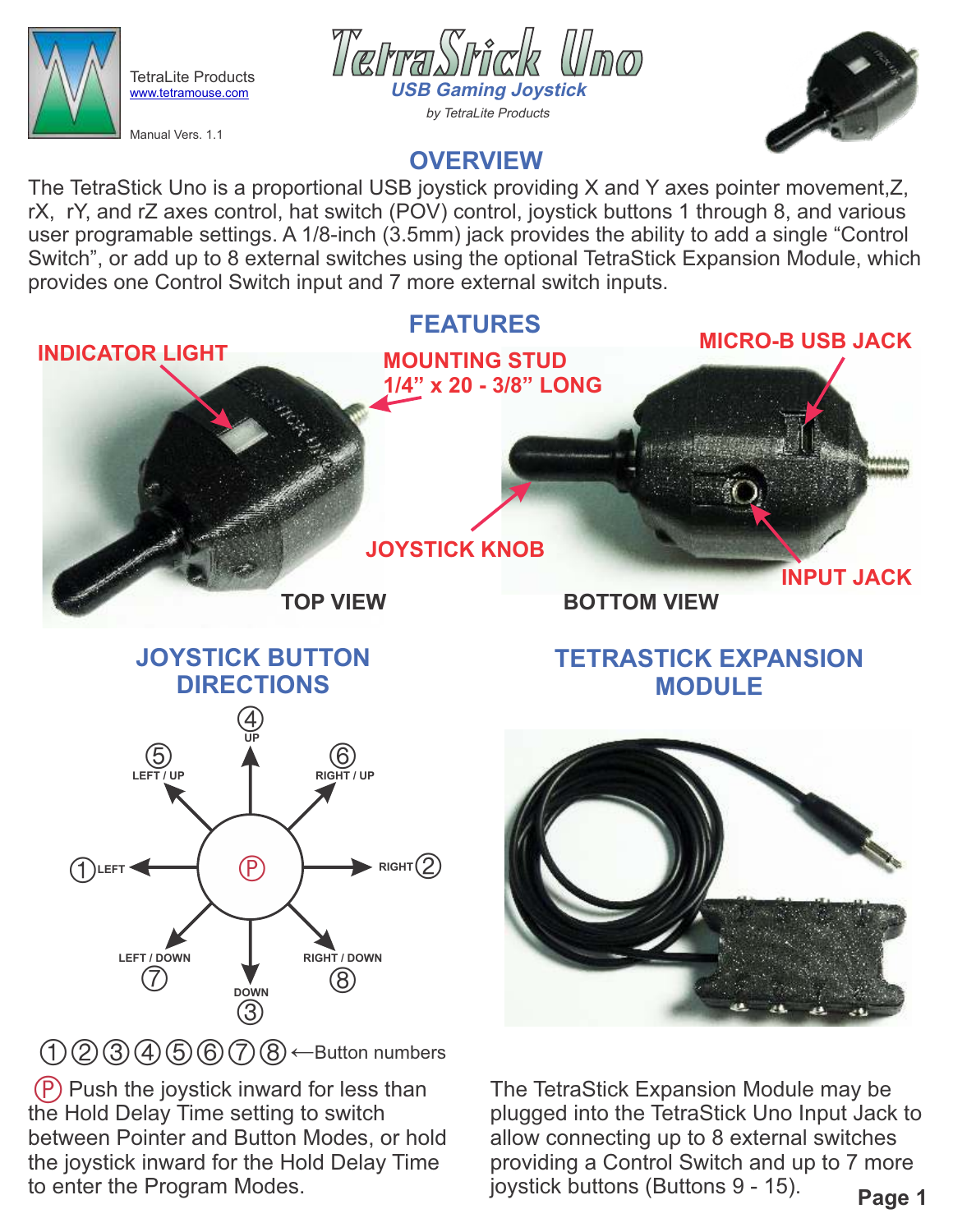## **POWERING UP**

When the TetraStick Uno is powered up it performs a quick calibration sequence indicated by changing color patterns of the indicator light. Make sure the joystick is in its idle center position and not being touched while the Uno is calibrating.

Calibration is complete when 1 to 4 chirps are heard and the indicator light is turquoise, indicating that the Uno is in XY Mode. The number of chirps emitted represents the current Sensitivity setting number. The Uno always starts in XY Mode. Various settings are stored in memory and are recalled during power up.

## **OPERATIONAL AND PROGRAM MODES**

The joystick on the TetraStick Uno may be operated in five **Operational Modes** and two **Program Modes**.

- In **XY Mode** the joystick controls the X and Y axes.
- In **RXY Mode** the joystick controls the rX and rY rotation axes.
- In **POV Mode** the joystick functions as a hat switch.
- In **ZRZ Mode** the joystick controls the Z and rZ axes.
- In **Button Mode** the joystick selects buttons 1 through 8.

Operational Modes and settings are selected or controlled with two Program Modes.

In **Program Mode 1**, the joystick Operational Modes XY, RXY and POV Modes may be selected, and Push Sensitivity can be set.

**In Program Mode 2**, XY Mode may be set to one of four Sensitivity settings, the audio chirps may be enabled or disabled, Button Mode may be set to 4- or 8-button operation, and the Hold Delay Time can be set to one of four settings.

### **MODE SELECTION & PROGRAM MODE 1**

#### **BUTTON MODE:**

Switch to Button Mode from XY Mode, RXY Mode, POV Mode or ZRZ Mode with a quick inward push of the joystick. The Uno emits one chirp and the indicator turns purple, indicating the Uno is now in Button Mode. Push the stick in any of the 8 directions (see Page 1) to activate buttons 1 through 8. Hold the stick in any of these directions for more than the current Hold Delay Time setting to put a button on hold. The hold is maintained until a normal button push in the same button's direction is performed while in Button Mode. Button holds persist through Operational Mode changes. Changes to 4- and 8-way button mode selections clear all current holds. Return from Button Mode back to the previously selected XY Mode, RXY Mode, POV Mode or ZRZ Mode with another quick inward push. The Uno emits one chirp, the indicator turns turquoise, and the Uno is now in its previously selected XY, RXY, POV or ZRZ mode.

#### **PROGRAM MODE 1:**

Selection of the XY Mode, RXY Mode, POV Mode and ZRZ may be done from any Operational Mode by entering Program Mode 1. Push the joystick straight inward and hold it in for more than the currently selected Delay Hold Time setting (described later). The Uno chirps once, the indicator turns red and the Uno is now in Program Mode 1.

In Program Mode 1, push the joystick up to select XY Mode, or push the joystick right to select RXY Mode, or push the stick down to select POV Mode, or push the stick left to select ZRZ Mode. Upon selection of these modes, the indicator turns green for XY Mode, yellow for RXY Mode, red for POV Mode and blue for ZRZ Mode, then fades out and chirps twice and the light turns turquoise (or purple if Program Mode 1 was entered from Button Mode), indicating that the Uno has changed to the selected Mode and has exited Program Mode 1.

The Uno remains in Program Mode 1 until an Operational Mode is selected, or Program Mode 1 is exited with a quick inward push, or a long push is used to enter Program Mode 2 (described later). Exiting returns the Uno to the previously selected XY, RXY, POV, ZRZ or Button Mode whether or not a mode selection was made. If Program Mode 1 was entered from Button Mode, it will exit to Button Mode, and any change to XY, RXY, POV or ZRZ Mode selection will be available when switched to by a quick inward push, exiting as described in BUTTON MODE above.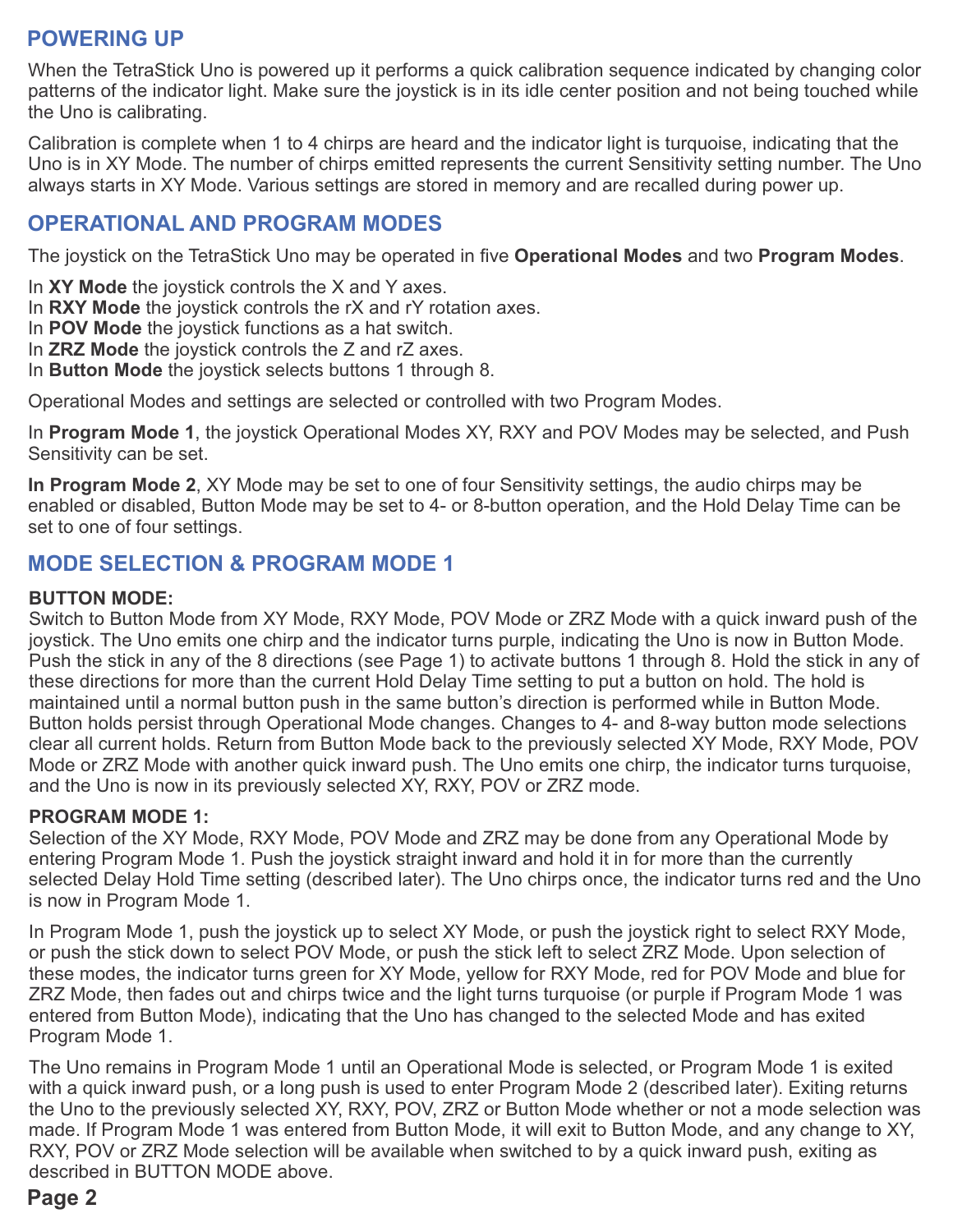## **PROGRAM MODE 2**

Program Mode 2 can only be entered from Program Mode 1, and is done by pushing and holding the joystick inward for the amount of time set by the Hold Delay Time. The indicator changes from red (for Program Mode 1) to green, and one chirp is emitted to indicate the Uno is now in Program Mode 2.

The **Joystick Sensitivity** settings control the maximum amount of deflection output by the Uno in XY and RXY Modes.

In Program Mode 2, set the XY joystick movement sensitivity by pushing the stick up. The indicator changes to the color associated with the current Joystick Sensitivity setting, then fades out and the Uno chirps the same number of times associated with that Joystick Sensitivity setting.

|                                                  | <b>Blue</b> | Least sensitive |
|--------------------------------------------------|-------------|-----------------|
|                                                  | Green       |                 |
|                                                  | Yellow      |                 |
| Setting 1<br>Setting 2<br>Setting 3<br>Setting 4 | <b>Red</b>  | Most sensitive  |

#### **JOYSTICK SENSITIVITY**

To change the Joystick Sensitivity setting, push the stick right to increase and left to decrease. If you push right when in the most sensitive setting (setting 4), it 'wraps around" to the least sensitive setting (setting 1). Similarly, pushing left while in setting 1 wraps around to setting 4. When a change is made, the Uno chirps the same number of times as the associated setting number, and the indicator turns to the color associated with that setting, then fades out.

The Uno remains in the Joystick Sensitivity setting mode until a quick inward push is performed, which returns the Uno to Program Mode 2. The Uno chirps twice, the indicator turns green and the Uno is now in Program Mode 2.

The **Hold Delay Time** is the amount of time the joystick needs to be pushed in and held before the desired action is taken. Hold Delay Time works with joystick button press holds and when entering Program Modes.

In Program Mode 2, set the Hold Delay Time by pushing the stick down. The indicator changes to the color associated with the current Hold Delay Time setting, then fades out and the Uno chirps the same number of times associated with that setting.

| Setting 1 | <b>Blue</b> | 1/4 second |
|-----------|-------------|------------|
| Setting 2 | Green       | 1/2 second |
| Setting 3 | Yellow      | 3/4 second |
| Setting 4 | <b>Red</b>  | No Hold    |

#### **HOLD DELAY TIME**

To change the Hold Delay Time setting, push the stick right to increase and left to decrease. If you push right when in the longest time setting (setting 4), it 'wraps around" to the shortest time setting (setting 1). Similarly, pushing left while in setting 1 wraps around to setting 4. When a change is made, the Uno chirps the same number of times as the associated setting number, and the indicator turns to the color associated with that setting, then fades out. Setting 4 disables the hold function for all buttons.

The Uno remains in the Hold Delay Time setting mode until a quick inward push is performed, which returns the Uno to Program Mode 2. The Uno chirps twice, the indicator turns green and the Uno is now in Program Mode 2.

**Audio Chirps** that occur when changing Operational Modes and performing Button Holds can be toggled on and off in Program Mode 2 by pushing the joystick left. The audio chirps are always enabled while in Program Modes 1 and 2 in order to indicate programming selections. Disabling chirps stops them while in any Operational Mode and during Button Hold operations. Push the stick left to toggle the audio chirp mode. The indicator light turns red, then fades out, and one chirp is heard indicating the chirps are disabled. The indicator light turns red, then fades out, and two chirps are heard when audio chirps are enabled. After selection of the chirp mode, the light turns green again indicating the Uno is in Program Mode 2.

Toggle between **4-way Button Mode** and **8-way Button Mode** while in Program Mode 2 by pushing the stick right. In 4-way Button Mode, only buttons 1 through 4 are enabled. In 8-way Button Mode, buttons 1 through 8 are enabled. Push the stick right to toggle between these modes. The indicator turns red, then fades out and one chirp is heard when switching to 4-way Button Mode. The indicator turns red, then fades out and two chirps are heard when switching to 8-way Button Mode. After selection of the 4- and 8-way Modes, the light turns green again indicating the Uno is in Program Mode 2. Any button holds are released.

Exit Program Mode 2 by pushing the joystick inward. The indicator turns red, two chirps are heard, and the Uno is now in Program Mode 1.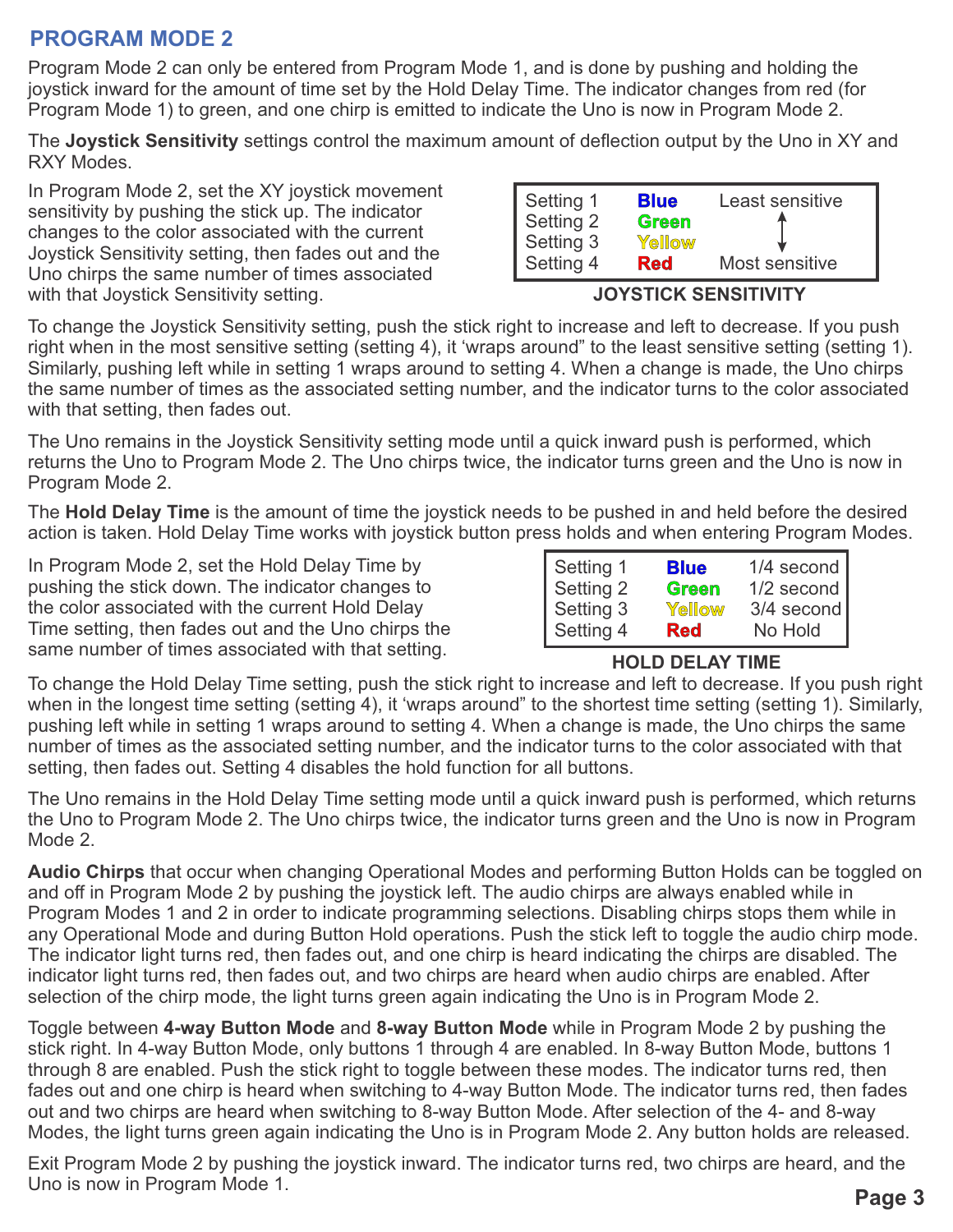### **MEMORY**

Changes to the Joystick Sensitivity, Hold Delay Time, 4-way/8-way Mode and Audio Chirp settings are stored in the Uno's internal memory. These settings are restored to their previous states when the Uno is powered up.

The Uno always powers up in XY Mode.

### **EXTERNAL SWITCH INPUTS**

A single external switch connected to the TetraStick Uno's **Input Jack** becomes a "control switch" that performs the same functions as pushing and/or holding the Uno's joystick inward while in all modes of operation.

Adding the **TetraStick Expansion Module** to the TetraStick Uno's Input Jack provides 8 external switch input jacks numbered 1 through 8. The input jack numbers are engraved on the top of the module's housing above each input jack.

A switch connected to input jack 1 of the TetraStck Expansion Module becomes the "control switch", and performs the same functions as pushing or holding the joystick inward while in all modes of operation.

Switches connected to input jacks 2 through 8 perform standard joystick button functions 9 through 15 respectively, and are functional while the Uno is in XY, RXY, POV and Button Modes. Buttons 8 through 15 must be physically held by the user to perform a button hold, unlike the timed button holds available using the joystick when the Uno is in Button Mode.

External switches perform mode selections and settings while in Program Mode 1:

A switch connected to input jack 2 can be used to select XY Mode.

A switch connected to input jack 3 can be used to select RXY Mode.

A switch connected to input jack 4 can be used to select POV Mode.

A switch connected to input jack 5 can be used to toggle the inward Push Sensitivity setting.

External switches perform mode selections and settings while in Program Mode 2:

A switch connected to input jack 2 can be used to enter the Joystick Sensitivity settings.

A switch connected to input jack 3 can be used to enter the Hold Delay Time settings.

A switch connected to input jack 4 can be used to toggle the 4- or 8-way Button Modes.

A switch connected to input jack 5 can be used to toggle the Audio Chirp setting.

The joystick is still able to perform these functions while the Expansion Module is connected.

Switches connected to inputs 6, 7 and 8 do nothing while in either Program Mode.

| <b>INPUT JACK</b><br><b>NUMBER</b> | <b>INDICATOR</b><br><b>COLOR</b> | <b>OPERATIONAL</b><br><b>FUNCTION</b> | <b>PROG. MODE 1</b><br><b>FUNCTION</b> | <b>PROG. MODE 2</b><br><b>FUNCTION</b> |
|------------------------------------|----------------------------------|---------------------------------------|----------------------------------------|----------------------------------------|
|                                    | <b>None</b>                      | <b>Control Switch</b>                 | <b>Control Switch</b>                  | <b>Control Switch</b>                  |
| 2                                  | Green                            | <b>Joystick Button 9</b>              | <b>Select XY Mode</b>                  | <b>Joystick Sensitivity</b>            |
| 3                                  | Yellow                           | <b>Joystick Button 10</b>             | <b>Select RXY Mode</b>                 | <b>Hold Delay Time</b>                 |
| $\overline{4}$                     | <b>Red</b>                       | <b>Joystick Button 11</b>             | <b>Select POV Mode</b>                 | 4/8-way Select                         |
| 5                                  | <b>Blue</b>                      | <b>Joystick Button 12</b>             | <b>Select ZRZ Mode</b>                 | Chirps On/Off                          |
| 6                                  | Green                            | <b>Joystick Button 13</b>             |                                        |                                        |
| 7                                  | Yellow                           | <b>Joystick Button 14</b>             |                                        |                                        |
| 8                                  | <b>Red</b>                       | <b>Joystick Button 15</b>             |                                        |                                        |